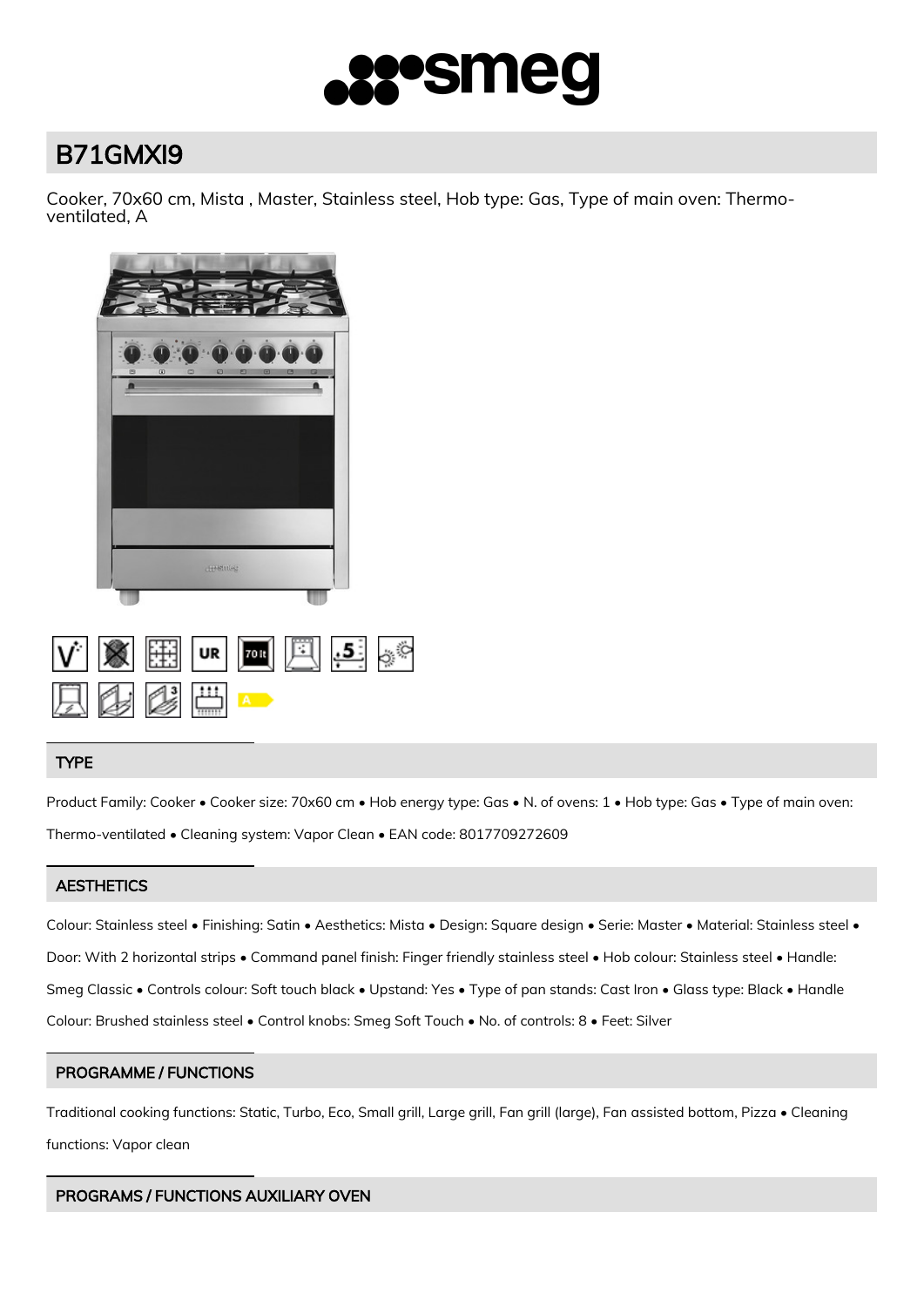#### HOB OPTIONS

#### OPTIONS MAIN OVEN

End of cooking acoustic alarm: Yes • Minimum Temperature: 50 °C • Maximum temperature: 260 °C

#### HOB TECHNICAL FEATURES

Total no. of cook zones: 5 • 1st zone position: Front left • 2nd zone position: Rear left • 3rd zone position: Central • 4th zone position: Rear right • 5th zone position: Front right • 1st zone type: Gas - AUX • 2nd zone type: Gas - Semi Rapid • 3rd zone type: Gas - UR • 4th zone type: Gas - Semi Rapid • 5th zone type: Gas - AUX • 1st zone power: 1.00 kW • 2nd zone power: 1.80 kW • 3rd zone power: 4.20 kW • 4th zone power: 1.80 kW • 5th zone power: 1.00 kW • Type of gas burners: Standard • Burner caps: Matt black enamelled • Automatic electronic ignition: Yes • Gas safety valves: Yes

#### MAIN OVEN TECHNICAL FEATURES

Net volume of the cavity: 70 l • Gross volume, 1st cavity: 79 l • Cavity material: Ever Clean enamel • No. of shelves: 5 • Type of shelves: Metal racks • Light type: Halogen • Light Power: 40 W • Fan number: 1 • Cooking time setting: Contaminuti + fine cottura • Door opening: Flap down • Light when oven door is open: Yes • Removable door: Yes • Full glass inner door: Yes • Removable inner door: Yes • Total no. of door glasses: 3 • No.of thermo-reflective door glasses: 1 • Safety Thermostat: Yes • Cooling system: Tangential • Grill type: Electric • Grill elememt: 1700 W • Large grill - Power: 2700 W • Lower heating element power: 1200 W • Upper heating element - Power: 1000 W • Circular heating element - Power: 2000 W • Temperature control: Electro-mechanical

## SECOND OVEN TECHNICAL FEATURES

## THIRD OVEN TECHNICAL FEATURES

#### PERFORMANCE / ENERGY LABEL

Energy efficiency class: A • Energy consumption in forced air convection: 3.20 MJ • Energy consumption per cycle in fan-forced convection: 0.89 KWh • Energy consumption in conventional mode: 3.56 MJ • Energy consumption per cycle in conventional mode: 0.99 KWh

#### PERFORMANCE /ENERGY LABEL - SECOND CAVITY

#### ELECTRICAL CONNECTION

Electrical connection rating: 3000 W • Voltage: 220-240 V • Frequency: 50/60 Hz • Power supply cable length: 115 cm

#### GAS CONNECTION

Gas connection rating (W): 9600 W • Gas Type: G20 Natural gas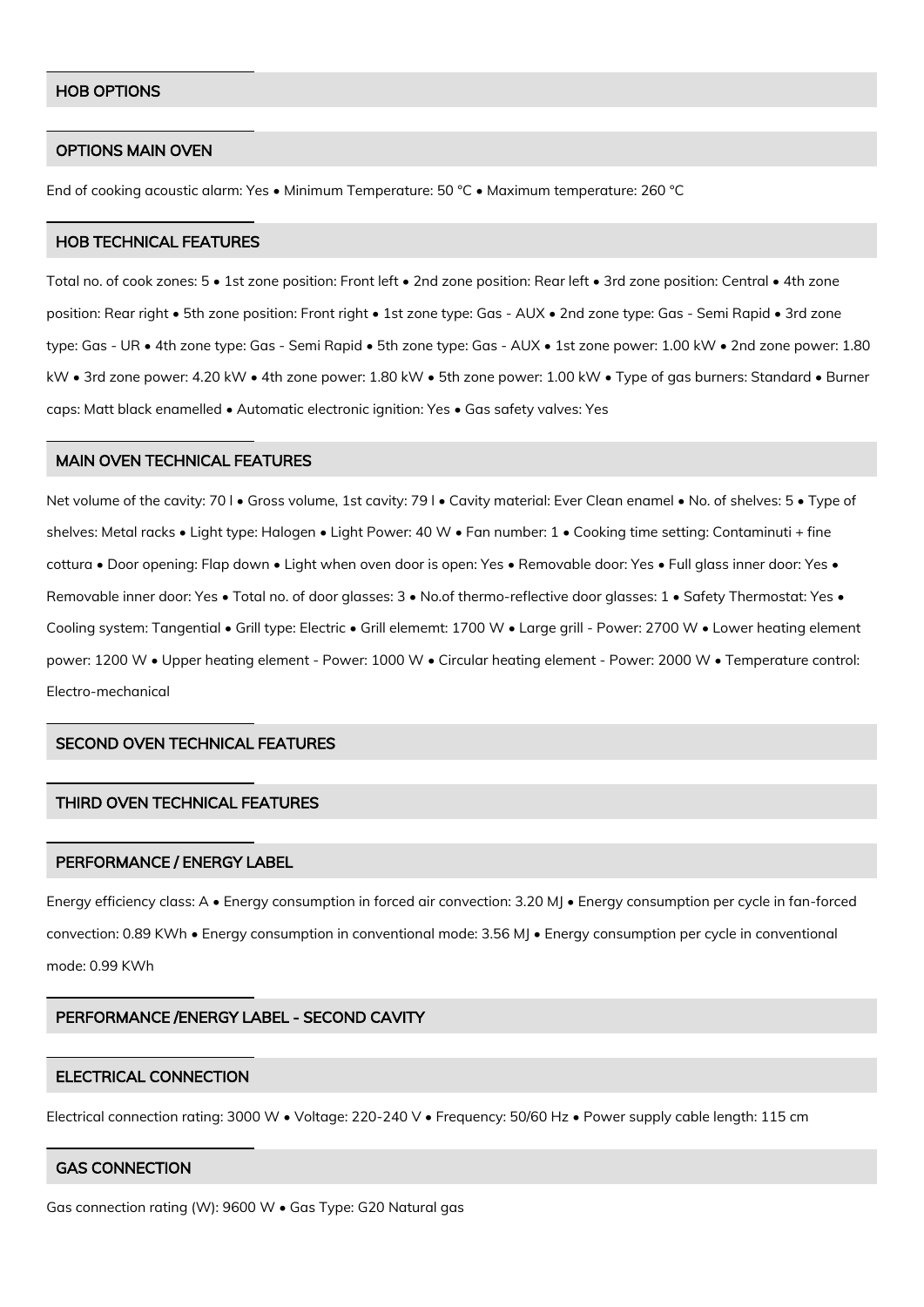## LOGISTIC INFORMATION

Width (mm): 700 mm • Product Height (mm): 900 mm • Depth (mm): 600 mm • Gross weight (kg): 65.600 kg • Net weight (kg): 57.200 kg

## NO LONGER IN USE

# ACCESSORIES INCLUDED

Other gas nozzles included: G30 LPG liquid gas

# ACCESSORIES INCLUDED FOR MAIN OVEN & HOB

Grill mesh: 1Rack with back and side stop: 1Moka stand: 140mm deep tray: 1

## **OPTIONAL**

PRTX: Pizza stone, Ovens, CookersPPR2: Pizza stone, Ovens, CookersBN620-1: Tray, Ovens, CookersBN640: Tray, Ovens, CookersBNP608T: Tray, Ovens, CookersSFLK1: Child Lock, Ovens, CookersGTT: Telescopic Guides, Ovens, CookersGTP: Telescopic Guides, Ovens, CookersSMOLD: Moulds Set, Ovens, Blast chillersWOKGHU: Reduction Grid, Cookers, HobsKITPBX: Feet Kit, CookersKITPAX: Feet Kit, CookersKITCPB7X: Cover, Cookers